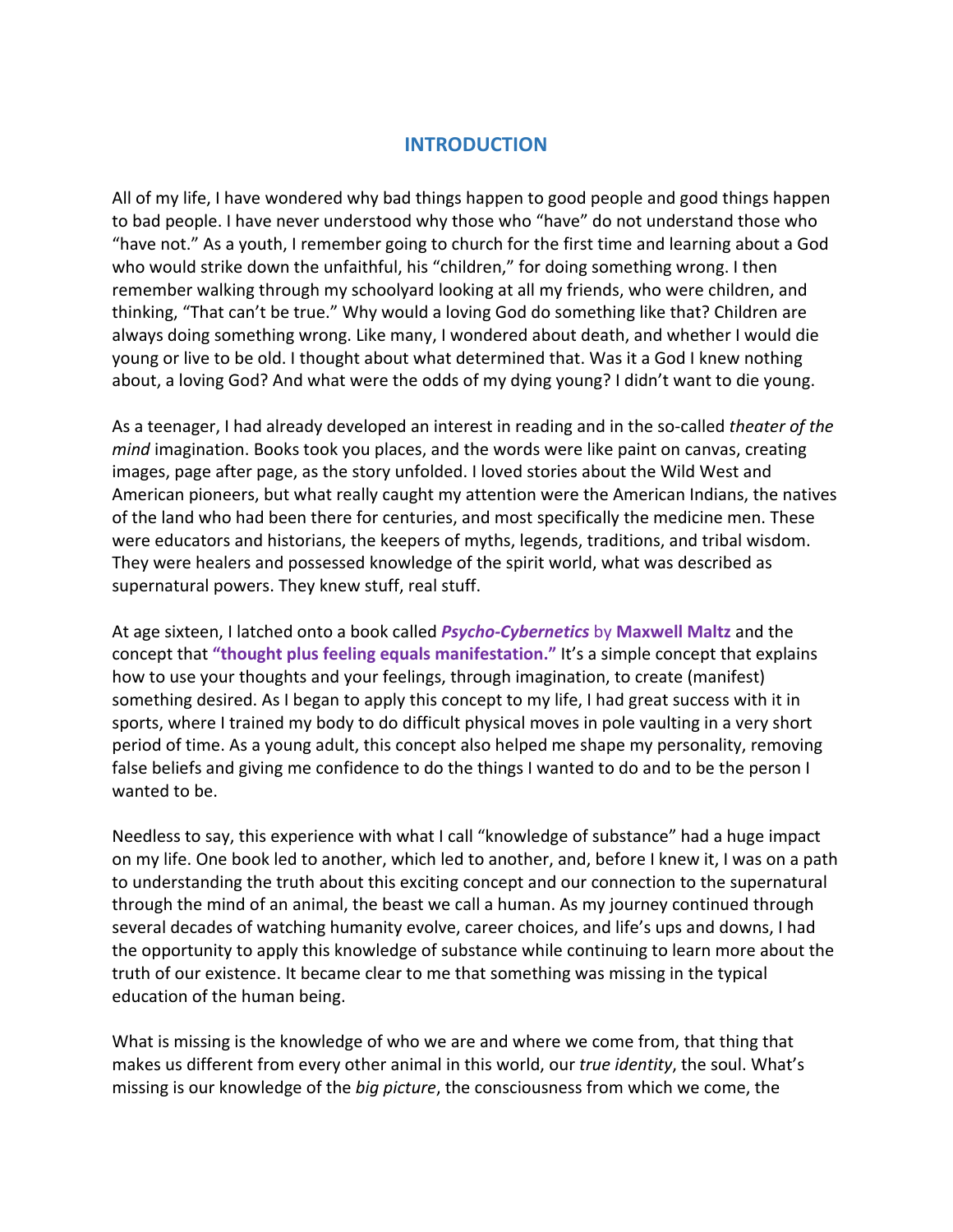supernatural. This is not a story of fantasy. This is reality, our reality, and it's time that men and women of this world understand the truth about it. It's time that intelligent people stop saying, "No, that can't be true," and look at all the facts that exist. Get out your smartphone, or any device you have, and simply ask Siri, Google, or Alexa a meaningful question.

Search the web for real knowledge. It's all there. The following pages, which I call an "idea composition," will show you exactly where to look. Here you'll find the truth about relevant topics, deeper knowledge, links to support this knowledge, pop culture and its images, and what people in the know are trying to tell you. All this I share with you as simply and clearly as possible, for your benefit.

Know this: the power of your mind and your abilities as a human being are much greater than you realize. You are about to go down a road that will teach you this. The connection between man and consciousness, All That Is (God), is powered through your soul. Through the use of mind, it is this human spirit, your true identity, that has the power to change your world with just your thoughts. You have the power to create, which allows you some control over your life. Unfortunately, no one has taught you how, but that's about to change. The people and knowledge I reference throughout this composition are speaking to humanity, to all the people of the world. Each of them is trying to tell us something about truth—not individual truth, but universal truth as it applies to everyone.

Gaining an understanding of the *Spirit* and the *Beast*, the *whole self*, and how to live together as one, is your greatest challenge in life, as well as your greatest joy. Knowing your true identity, your soul, will create a happiness within and a confidence without that you will have throughout all the days of your life, including the good days and the bad. It will always give you strength, and you will never be alone. Know that whatever you achieve in life, be it great or small in the eyes of humanity, it will have a lasting impact on the Universe. This is the Truth.

Fortunately, as we move forward through the 21st century, there is a mindfulness community that is gaining strength and recognition—the people in this community speak the truth. They are aware of the power our minds possess and the power of our thoughts. As this movement gets stronger, gains momentum, and people learn about the whole self and how to access their supernatural relationship, humanity will begin to care for one another like never before. People will live more exciting and rewarding lives, with more happiness, success, and harmony. And in the words of the great **John Lennon,** of **BEATLES** fame and from his song "**IMAGINE"**: *"Imagine all the people, living life in peace."*